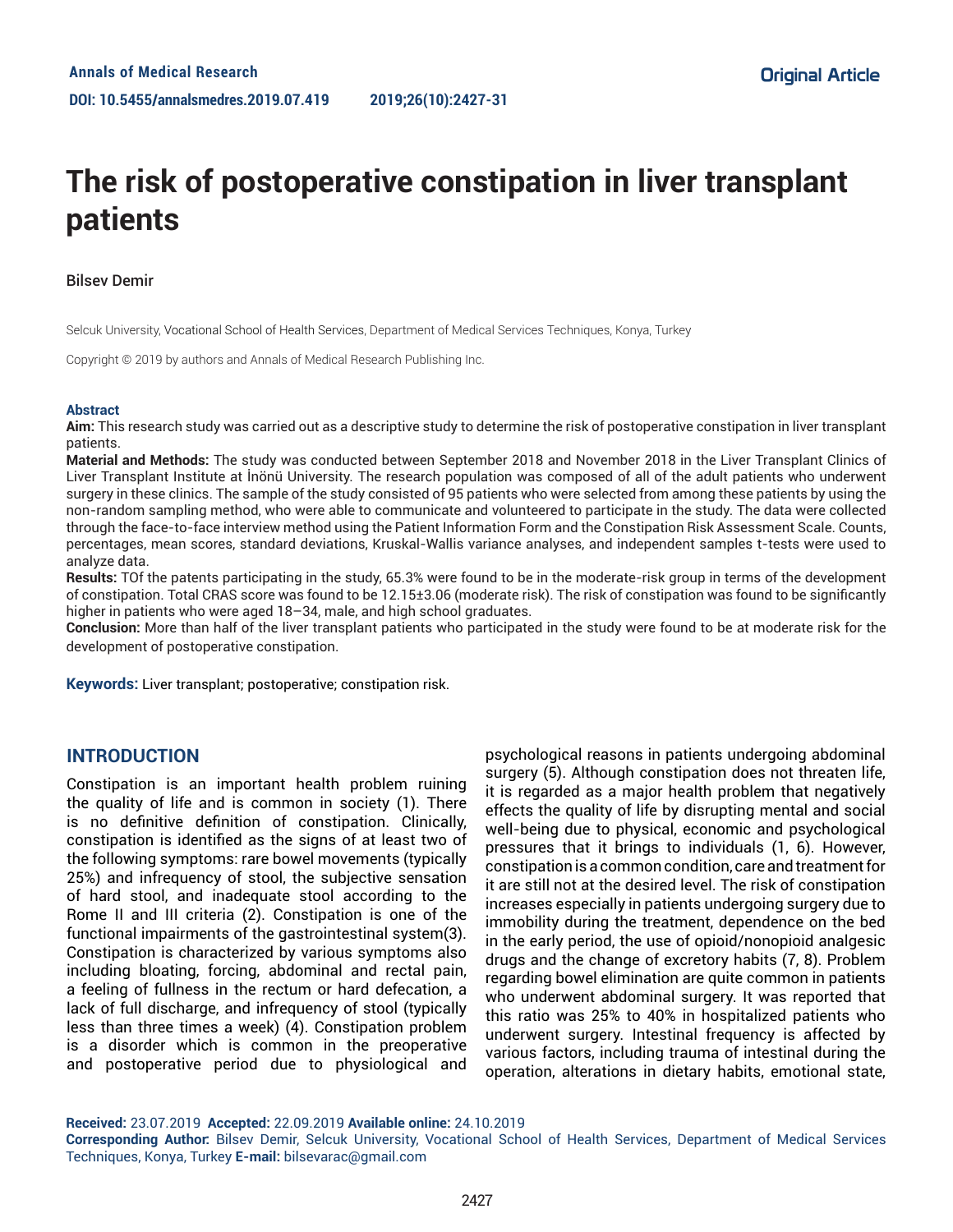inactivity, prior bowel elimination history and psychological morbidity after abdominal surgery (9). As a result, constipation can become an important health issue as it has many adverse effects on the health of the individual economically, socially and psychologically. The diagnosis of constipation and the determination of the risk of its development play a key role in eliminating the problem. However, when the literature was examined, there was not sufficient number of studies determining the risk of constipation in patients. There is no study investigating the postoperative risk factors for constipation in the patients who are undergone liver transplantation. Therefore, our study is the first on this subject in the literature. In this context, this study was conducted to assess the risk of constipation in liver transplant patients and to make appropriate recommendations for surgical nurses in line with the results. The study also aimed to determine bowel elimination during postoperative period and the factors that are effective in achieving bowel elimination.

## **Purpose of the Study**

The aim of this study was to define constipation risk assessment and the conditions contributing to constipation risk in patients undergoing liver transplantation. The study also aimed to define whether the demographic structure or constipationrelated factors affect the risk assessment score.

# **MATERIAL and METHODS**

## **Design and sample**

This study was conducted as descriptive correlational study to assess the risk of constipation after liver transplantation. The present study was carried out in a liver transplant clinics of a university hospital in Malatya between September 2018 and November 2018. The study included 95 patients who met the inclusion criteria. The inclusion criteria were as follows: 18 years of age or older, the first time to be liver transplant, mentally alert, able to communicate, no complications in the perioperative period, used the same analgesic drugs in the postoperative period and used the same mobilization procedures (including mobilizations sitting next to the bed). The exclusion criteria were as follows: with mental distress and another acute disease that caused constipation.

## **Ethical Considerations**

In order to carry out the study, permission were obtained from the Inonu University Liver Transplantation Institute where the study was conducted. The ethical approval was granted by Ethics Committee Selcuk University (2018/93). In addition, all patients were informed about the study and verbal consents was obtained from patients who volunteered for the study.

#### **Data Collection**

Data were collected using a patient information form and Constipation Risk Assessment Scale (CRAS). The data collection instruments were given to the patients who were literate and were asked to fill the instruments. The instruments were collected after they were filled. For non-literate patients, the questions contained in the data collection instruments were read by the researchers and the answers were recorded. The data collection lasted approximately 10–15 minutes for each patient.

Patient Information Form: In this form, there were nine questions to determine certain descriptive characteristics of the patients and normal bowel habit before surgery (10).

#### **Constipation Risk Assessment Scale**

Richmond (2002) first developed the CRAS scale (11, 12). Reliability and validity of the form of the scale adapted to Turkish was carried out by Kutlu, Yılmaz, Çeçen and Eser on 152 adult patients who were treated at the surgical clinic of Celal Bayar University Hospital. The Cronbach's Alpha value, which was found to be .50 in the original scale. ICCs and values between 0.50 and 0.75 were considered moderate reliability. The total score and the sub-scale score correlations (r=.47–.57) were also found to be significant. The Cronbach α coefficient of the Turkish form was 61.9. (13). In this study, the mean of Cronbach α value was calculated to be 0.71 and floor/ceiling effects were not evaluated. Constipation Risk Assessment Scale occur four sections. In each section, there were score values for the answers to the questions asked, and a total score for the section was calculated at the end of each section. The total score was obtained at the end of the scale, and each patient's constipation risk group was determined by the outcome. According to the patient's answers, the risk of the patient's constipation increased as the score value increased (Table 1). (13, 14).

| Table 1. Constipation Risk          |              |  |  |
|-------------------------------------|--------------|--|--|
| <b>Constipation Risk</b>            | <b>Score</b> |  |  |
| Low risk for constipation           | 16           |  |  |
| <b>Medium risk for constipation</b> | $11 - 15$    |  |  |
| <b>High risk for constipation</b>   | >16          |  |  |

## **Data Analysis**

IBM SPSS Statistics Version 16.0 (Statistical Package for Social Sciences; SPSS Inc., Chicago, IL, USA) software was used for the statistical analyses of research data. Frequency, percentages, arithmetic means, standard deviations, Kruskal-Wallis variance analyses, and Student's t tests were used in the analyses. Relationships between the mean scores were determined by Pearson's correlation. The normality distribution of variables was assessed using the Kolmogorov-Smirnov test. The results were evaluated at a significance level of p < 0.05.

# **RESULTS**

Of the patients who participated in the study, 32.6% were between the ages of 45 and 54, 77.9% were male, 88.4% were married, 30.5% were high school graduates, 50.5% were employed, 80% lived in the province, and 74.7% did not have any additional diseases (Table 2).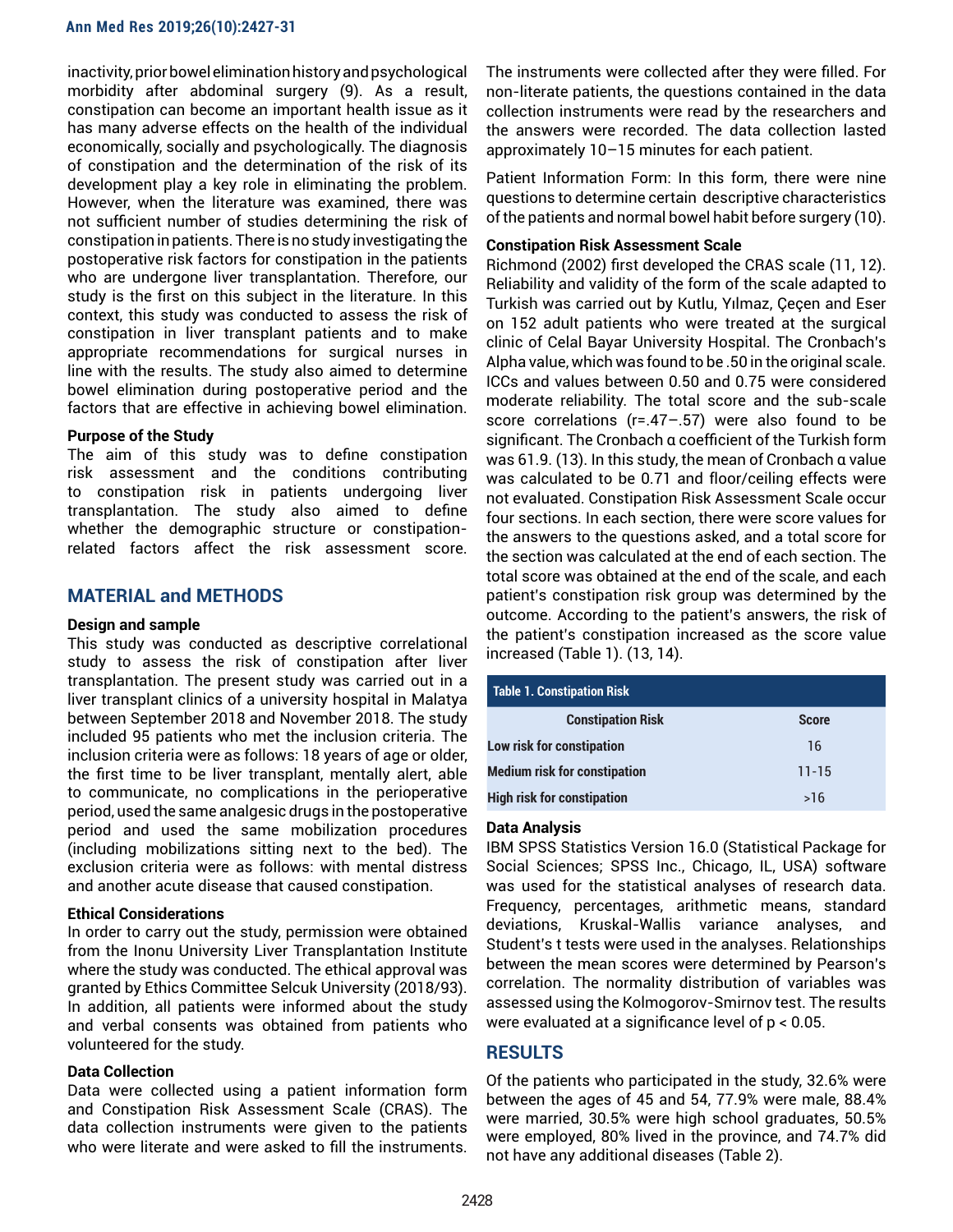| Table 2. Descriptive Characteristics of the Population of the Study (n=95) |              |      |  |
|----------------------------------------------------------------------------|--------------|------|--|
| <b>Characteristics</b>                                                     | $\mathbf n$  | %    |  |
| Age                                                                        |              |      |  |
| $18 - 34$                                                                  | 28           | 29.5 |  |
| $35 - 44$                                                                  | 14           | 14.7 |  |
| $45 - 54$                                                                  | 31           | 32.6 |  |
| 55 years and older                                                         | 22           | 23.2 |  |
| <b>Gender</b>                                                              |              |      |  |
| <b>Female</b>                                                              | 21           | 22.1 |  |
| <b>Male</b>                                                                | 74           | 77.9 |  |
| <b>Marital status</b>                                                      |              |      |  |
| <b>Married</b>                                                             | 84           | 88.4 |  |
| <b>Single</b>                                                              | 11           | 11.6 |  |
| <b>Educational level</b>                                                   |              |      |  |
| <b>Read and write</b>                                                      | 27           | 28.4 |  |
| <b>Primary school</b>                                                      | 20           | 21.1 |  |
| <b>High school</b>                                                         | 29           | 30.5 |  |
| <b>University</b>                                                          | 19           | 20.0 |  |
| <b>Employment Status</b>                                                   |              |      |  |
| <b>Employed</b>                                                            | 48           | 50.5 |  |
| <b>Unemployed</b>                                                          | 47           | 49.5 |  |
| <b>Living Place</b>                                                        |              |      |  |
| <b>Province</b>                                                            | 76           | 80.0 |  |
| <b>District</b>                                                            | 19           | 20.0 |  |
| <b>Donor type</b>                                                          |              |      |  |
| <b>Living donor</b>                                                        | 86           | 90.5 |  |
| <b>Cadaveric donor</b>                                                     | $\mathsf{q}$ | 9.5  |  |
| <b>Presence of Additional Diseases</b>                                     |              |      |  |
| <b>Yes</b>                                                                 | 24           | 25.3 |  |
| <b>No</b>                                                                  | 71           | 74.7 |  |
| <b>Preoperative Intestinal Habit (Weekly)</b>                              |              |      |  |
| 1 time                                                                     | 16           | 16.8 |  |
| 2 time                                                                     | 18           | 18.9 |  |
| 3 time                                                                     | 25           | 26.3 |  |
| 4 time and more                                                            | 36           | 37.9 |  |

When the spread of the patients participating in the study were examined according to the risk groups of the Constipation Risk Assessment Scale, 65.3% were found to be in the medium risk group (Table 3).

| Table 3. Distribution of the Patients According to the Risk Groups of the<br><b>Constipation Risk Assessment Scale (n=95)</b> |    |      |  |
|-------------------------------------------------------------------------------------------------------------------------------|----|------|--|
| <b>Risk Groups</b>                                                                                                            | n  | %    |  |
| <b>Low Risk Group (score&lt;10)</b>                                                                                           | 18 | 18 9 |  |
| Medium Risk Group (score= $11-15$ )                                                                                           | 62 | 65.3 |  |
| High Risk Group (score>16)                                                                                                    | 15 | 158  |  |

Considering the mean Constipation Risk Assessment Scale scores of the patients participating in the study in Table 3, it is seen that the mean lifestyle sub-scale score was 5.13±2.01, the mean hospital conditions subscale score was 0.63±0.93, the mean physiological/ psychological status sub-scale score was 0.75±1.31, the mean medicines sub-scale score was 5.63±1.13 and the mean total scale score was 12.15±3.06 (Table 4).

Considering the mean total scores of the Constipation Risk Assessment Scale according to certain descriptive characteristics of the patients, patients who were aged 45–54 years (13.0±2.36), male (12.63±2.74), high school graduates (13.48±2.57), and had additional diseases (15.16±1.30) were found to have a statistically significant higher risk of postoperative constipation (Table 5).

| Table 4. Patients' Constipation Risk Assessment Scale Total and Sub-<br>scale Mean Scores (n=95) |              |                   |                             |  |
|--------------------------------------------------------------------------------------------------|--------------|-------------------|-----------------------------|--|
| <b>Total and Sub-scales</b>                                                                      | <b>Scale</b> | Minimum - Maximum | <b>Mean</b> <sup>t</sup> SD |  |
| <b>Lifestyle</b>                                                                                 | $0 - 11$     | $1 - 8$           | $5.13 \pm 2.01$             |  |
| <b>Hospital Conditions</b>                                                                       | $0 - 4$      | $0 - 2$           | $0.63 \pm 0.93$             |  |
| <b>Physiological/</b><br><b>Psychological Status</b>                                             | $0 - 18$     | $0 - 3$           | $0.75 \pm 1.31$             |  |
| <b>Medicines</b>                                                                                 | $0 - 30$     | $3 - 7$           | $5.63 \pm 1.13$             |  |
| <b>Total Score</b>                                                                               | $0 - 63$     | $6 - 16$          | $12.15 \pm 3.06$            |  |

**Table 5. Patients' Constipation Risk Assessment Scale Total and Sub-scale Mean Scores According to Certain Descriptive Characteristics (n=95)**

| <b>Characteristics</b>                        | <b>CRAS, Mean±SD Test Value and p</b> |                  |
|-----------------------------------------------|---------------------------------------|------------------|
| Age                                           |                                       |                  |
| $18 - 34$                                     | 11.50±3.33                            |                  |
| $35 - 44$                                     | $11.42 \pm 3.69$                      | $KWx^2 = 3.444$  |
| $45 - 54$                                     | $13.0 \pm 2.36$                       | $p = 0.032$      |
| 55 years and older                            | 12.27±3.04                            |                  |
| <b>Gender</b>                                 |                                       |                  |
| <b>Female</b>                                 | $10.47 \pm 3.57$                      | $t = 4.68$       |
| <b>Male</b>                                   | $12.63 \pm 2.74$                      | $^*p = 0.033$    |
| <b>Marital status</b>                         |                                       |                  |
| <b>Married</b>                                | 12.04±3.09                            | $t = 1.173$      |
| <b>Single</b>                                 | $13.0 \pm 2.79$                       | p=.679           |
| <b>Educational level</b>                      |                                       |                  |
| <b>Read and write</b>                         | 11.92±2.85                            |                  |
| <b>Primary school</b>                         | $9.70 \pm 3.26$                       | $KWx^2 = 18.325$ |
| <b>High school</b>                            | 13.48±2.57                            | $^*p = .000$     |
| <b>University</b>                             | 13.05±2.29                            |                  |
| <b>Employment Status</b>                      |                                       |                  |
| <b>Employed</b>                               | $12.66 \pm 3.11$                      | $t = 0.443$      |
| <b>Unemployed</b>                             | 11.63±2.95                            | $p = 0.507$      |
| <b>Living Place</b>                           |                                       |                  |
| <b>Province</b>                               | $12.36 \pm 3.11$                      | $t = 0.705$      |
| <b>District</b>                               | $11.31 \pm 2.76$                      | $p = 0.403$      |
| <b>Donor Type</b>                             |                                       |                  |
| <b>Living donor</b>                           | $15.59 \pm 3.01$                      | $t = 0.031$      |
| <b>Cadaveric donor</b>                        | 15.11±3.25                            | $p = 652$        |
| <b>Presence of Additional Diseases</b>        |                                       |                  |
| <b>Yes</b>                                    | $15.16 \pm 1.30$                      | $t = 9.798$      |
| <b>No</b>                                     | 11.14±2.80                            | $^*p = 0.002$    |
| <b>Preoperative Intestinal Habit (Weekly)</b> |                                       |                  |
| 1 time                                        | 16.62±3.09                            |                  |
| 2 time                                        | $15.55 \pm 3.39$                      | $KWx^2 = 2.263$  |
| 3 time                                        | 15.16±2.67                            | $p = 0.520$      |
| 4 time and more                               | 15.33±3.04                            |                  |
|                                               |                                       |                  |

**Note. CRAS= Constipation Risk Assessment Scale \* p<.05**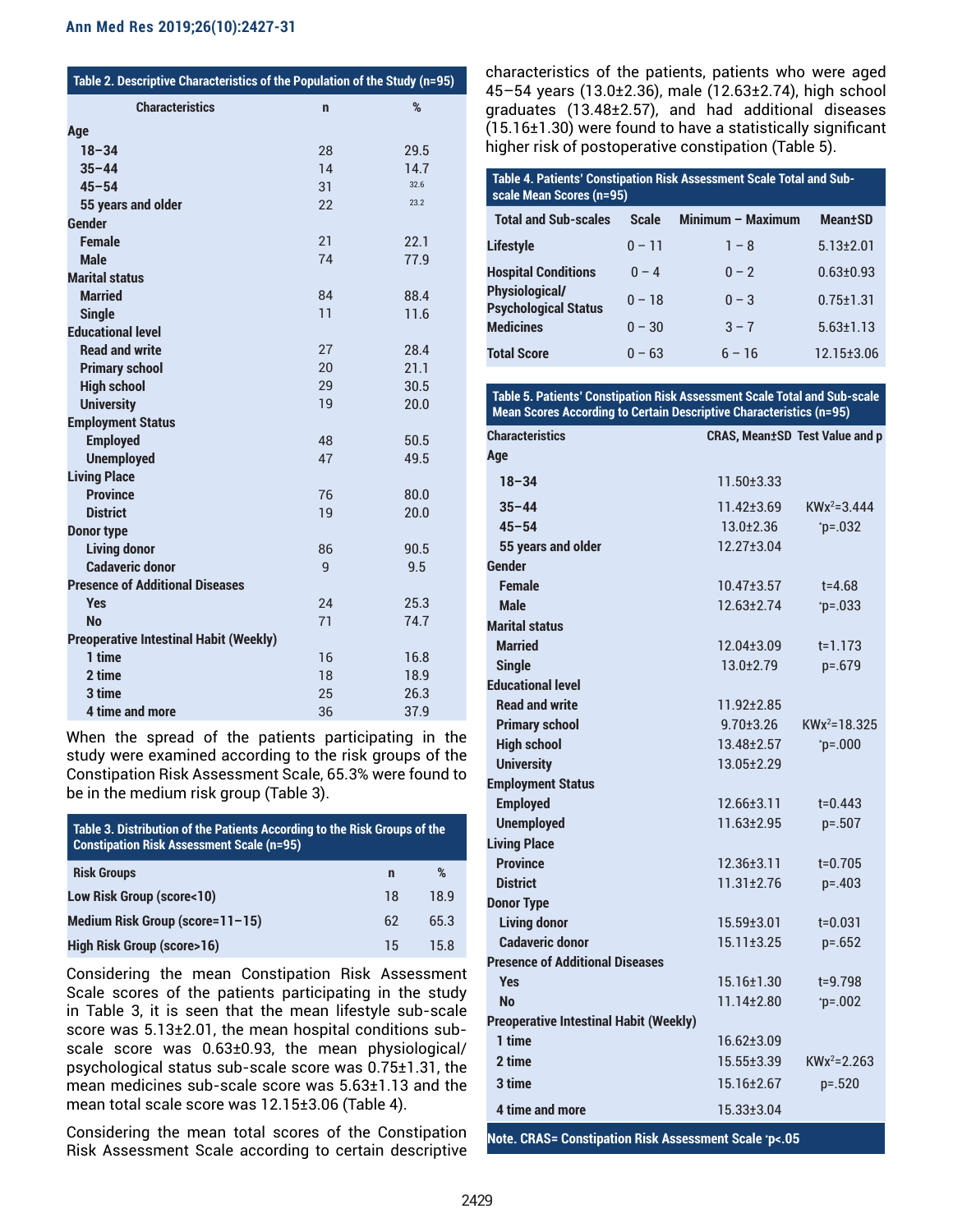# **DISCUSSION**

This study examined factors affecting the risk of constipation in patients undergoing major liver surgery as well as CRAS. The study also defined whether demographic characteristics and other variables related to constipation risk effect the CRAS. In the literature, there are many studies in which constipation of patients who have undergone surgical intervention is stated (8,10,15,16).

In the study, 65.3% of the patients were found to be in the moderate-risk group when their distribution according to the Constipation Risk Assessment Scale was examined. It was thought that the reason why more than half of the patients were in the moderate-risk group could be due to the stress and irritation of the bowel movements during the liver transplantation.

The patients' mean total score of the CRAS was 12.15±3.06 and was found to be in the moderate-risk group. Similarly, Kutlu et al. (2011) found the mean total Constipation Risk Assessment Scale score as 12.4±4.2 in their study. In addiction a study by Çelik et al. (2015) reported that patients undergoing abdominal surgery the mean total CRAS score as 11.71±7.81 (9). Risk was determined only in patients with in general surgery patients to be 12.9±4.8 (17). Most of these findings are thought to be because of factors such as lack of movement observed in the patients, fluid intake and pharmacological agents. The results showed similarity with the previous studies (9,18,19).

In this study, it was found that the risk of constipation increased as the age advanced (45 ages and older), and that this situation was also statistically significant. Constipation/risk is not a physiologic consequence of normal aging in the literature. Many age-related problems (for example, reduced mobility, comorbid medical conditions, increased use of drugs with a sideeffect profile including constipation, and changes in diet) may contribute to the prevalence of constipation in older adults (10, 20). In their study to determine the risk of postoperative constipation in orthopedics patients, Şendir et al. (2012) have found that the risk of constipation increases as the age advances. In their literature review study, McCrea et al. have determined that the prevalence of constipation rises after the age of 50 and that the biggest increase is after the age of 70 (21). The findings of the present study parallel these results. It is thought that the decrease in physical activity, decline of physiological functions, increase in medical problems and increased drug use increase the risk of constipation.

It is emphasized in the literature that constipation is seen more frequently in women than in men (10,17,21,22). The findings of the present study are different from literature. In this study, it was found that the risk of constipation was lower in women than in men, and that this result was statistically significant. (p=033).

Many studies have shown that educational level affects the incidence of constipation. As the educational level increases, the incidence of constipation is reported to decrease (23). In this study, we demonstrated that patients who had higher educational attainment had higher constipation risk. The effect of educational level on the risk of constipation was found to be statistically significant in this study (p=.000). Ross and Wu (1995) found that well-educated people have more control over their lives and health and have higher levels of social support (24).

In this study, it was found that the risk of constipation increased as the presence additional disease, and that this situation was also statistically significant. Klingman (2009) suggested that chronic diseases (such as chronic bowel disease, depression, diabetes), illnesses such as hypothyroidism, hypocalcemia, or hypokalemia, neurological conditions that block nerve impulses to the colon (e.g., spinal cord injury, tumor) and long bed rest may cause intestinal elimination problems of individuals (25).

It has been reported in the literature that decreasing repulsive colon contractions decreases the frequency of defecation, which leads to colorectal enlargement and increases the risk of constipation. [26]. However, in this study, the effect of preoperative defecation frequency on postoperative constipation risk was not found to be statistically significant.

# **CONCLUSION**

This study viewed the postoperative constipation risk assessment of Turkish liver transplant patients. Based on this study, more than half of the patients were found to be at moderate risk for the development of postoperative constipation. Therefore, patients' stay in hospital would increase as well as the risk of morbidity due to the lack of appropriate treatment and care before surgery. In line with these results, it is recommended that individuals be given more information by nurses before surgery. Nurses should assess especially the patients with such characteristics in terms of the possibility of developing constipation and take the necessary precautions.

*Competing interests: The authors declare that they have no competing interest.* 

*Financial Disclosure: There are no financial supports. Ethical approval: Selcuk University Ethics Committee (2019/93). Approval was taken from the Inonu University Liver Transplantation Institute.*

*Bilsev DEMİR ORCID: 0000-0002-5827-8289*

# **REFERENCES**

- 1. Ozturk MH, Kılıc SP. Effective of education on quality of life and constipation severity in patients with primary constipation. Patient Educ Couns 2019;102: 316-23.
- 2. Wald A, Scarpignato C, Kamm MA, et al. The burden of constipation on quality of life: results of a multinational survey. AP&T 2007;26:227-36.
- 3. Drossman DA. The functional gastrointestinal disorders and the Rome III process. Gastroenterology 2006;130:1377-90.